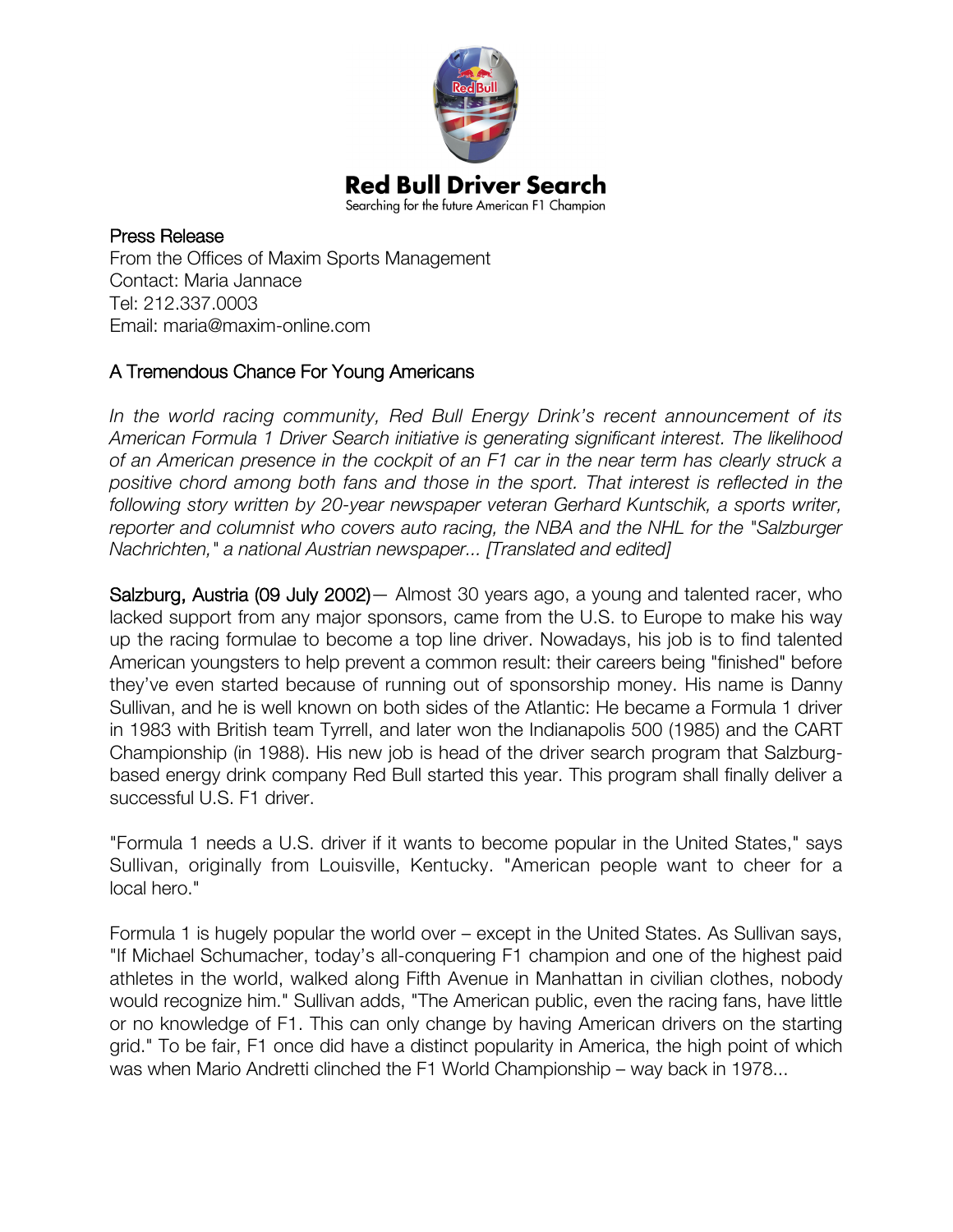## Page 2. A TREMENDOUS CHANCE FOR YOUNG AMERICANS

Reaction by the media and fans to the Red Bull driver search program is very positive. Sullivan, who splits his time between homes in France and the United States, has organized a group of U.S. racing insiders that he calls "scouts" – team owners and managers, coaches, journalists, etc. – each of whom are closely watching a handful of 16 to 21-year-old drivers, the identities of which are a secret at this point. [Most of these drivers are currently racing in American junior formulas such as (but not restricted to) World Karting Association championships, Formula Ford, Star Mazda, Russell Series, Formula Dodge, Barber Dodge and Toyota Atlantic. -Ed.]

For this first year, four or five of them shall be selected for the program that will start this fall. Next year, they will race in different junior categories all over Europe. Sullivan recently was watching races and visiting teams in these formulae. "This program is a tremendous chance for young Americans. I wish I had had this chance of a lifetime," the 52-year-old says.

Sullivan's personal story is a very interesting one. He came to Europe without major backing in 1972, raced in Formula Ford, then Formula 3. In 1975, he finished runner-up in the well-respected British Formula 3 championship (tied with Brazilian Alex Ribeiro, the two were second to Swede Gunnar Nilsson, who went on to win the 1977 Belgian Grand Prix but later died of cancer at the tender age of 30). When F1 team owner Ken Tyrrell, for whom Jackie Stewart became a triple world champion, selected his drivers for the 1983 season, Sullivan got the second cockpit alongside Italian Michele Alboreto strictly because of his driving skills. Finishing fifth in the famous Monaco Grand Prix was his best result. For 1984, still without major sponsorship, he could not defend his seat in F1 and turned to race CART Indycars. "Companies tended to support only drivers of their countries – but not Americans. That's why I was left on my own. With the Red Bull program, now it's different," explains Sullivan.

During the U.S. Grand Prix at Indianapolis, 15 to 20 Red Bull F1 Driver Search candidates will be announced -- in the presence, of course, of Indianapolis Motor Speedway owner Tony George, who as promoter of the U.S.G.P. is definitely interested in getting a "local hero" into the field some time soon. As is F1 promoter Bernie Ecclestone, who gave the program his total support.

Following the announcement of the candidates, the young hopefuls will be subjected to strength-and-conditioning testing, followed immediately by an intense driving "run-off" at a European track. Sullivan and his judges will then decide who will race for which team in what category next season. Smiles Sullivan, "By then the guys must rely on themselves. I will be no babysitter."

And next year, the whole search starts again, to find the "second generation" of talented American racers, while the first group is expected to move up one or more steps.